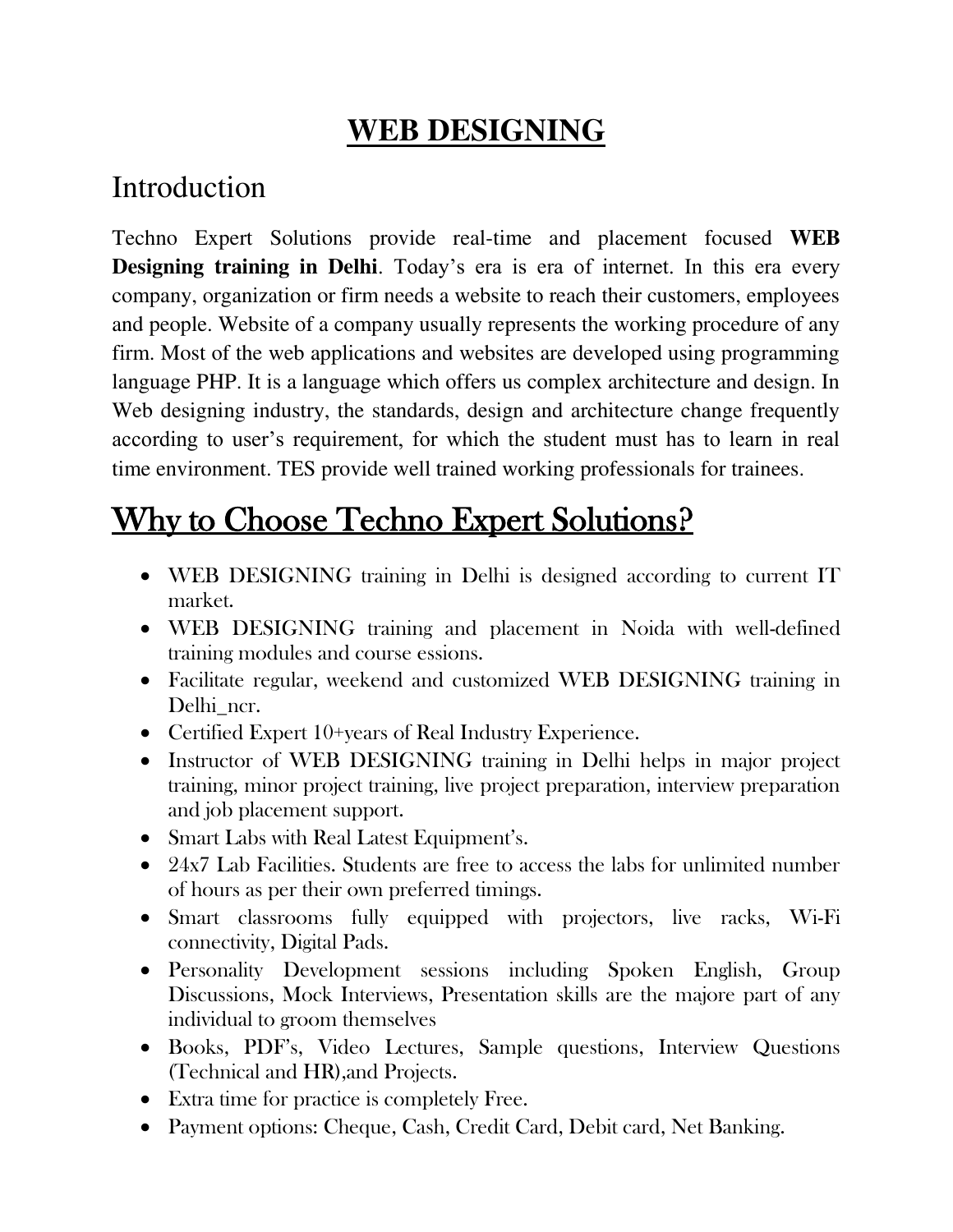#### Course Overview

**Classroom Training:** A trainer cum instructor led learning/training in this dynamic environment of IT and technology is based in our institution at Dilshad Garden, Delhi. The infrastructure required for the **Web Designing training** is well equipped there. In classroom training you can have a best experience of learning as you can build a good networking with other learners/trainees.

**Online:** Unlike most organisations our online based training is a tutor led training system similar to the **Web Designing Training** in classroom making it more convenient to the students from any location around the world. Our online classroom **Web Designing training** is also cost effective.

**Onsite:** The onsite mode of **Web Designing Training** is designed for Corporate clients, who want to train their staff on different modes of technology.The clients are always free to select the location for the **Web Designing Training** as per their requirements.

**One to One:** One to one, as the name suggests, is a training mode for the students who are looking for undeterred attention of the trainer during **Web Designing Training**. The course structure and schedule is designed as per the requirements of the client. The course content will also be customized as per his/her needs. The timings of the **Web Designing Training** will be defined after checking the availability of both the trainer as well as student.

#### Pre-requisites

Any student with basic computer knowledge and basic education.

Professional who is interested in designing.

Businessmen to develop their business over internet.

## Course Objectives

Techno Expert Solutions is **Best Training Institution for Web Designing**. Students are at the top of our priority for us and we try to provide best training to them. In order to be the **Best Training Institution for Web Designing**, we offer interactive sessions. We have three modes of training; Out of these the students are given an opportunity to choose a mode i.e., **Online, Offline, Onsite & ONE to ONE**, of training depending on their requirements. Our trainers provide various training methods for individuals as well as corporate. The students will get